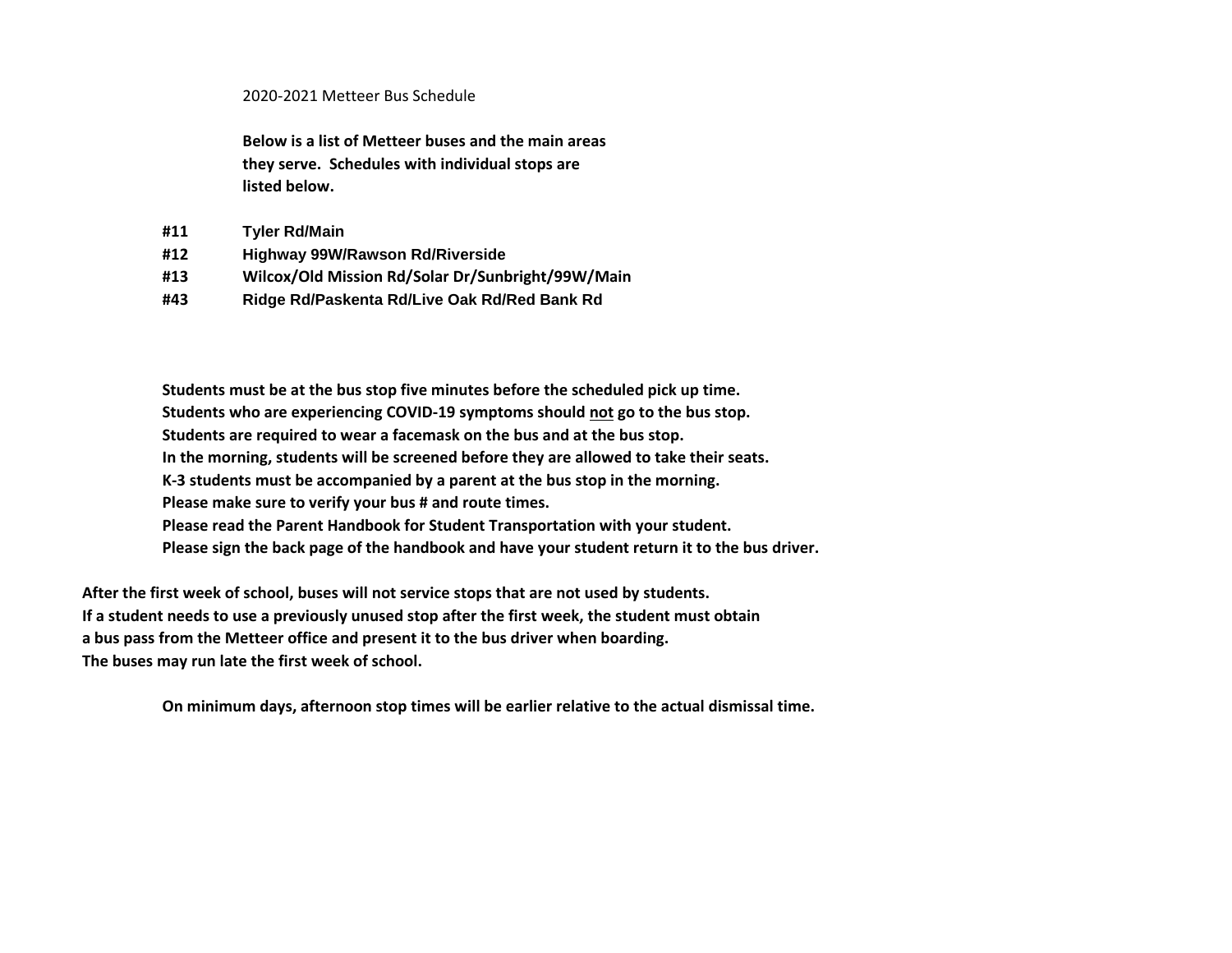|                |                                         | A.M.           | 12:10 | 2:12                       |
|----------------|-----------------------------------------|----------------|-------|----------------------------|
| <b>Bus #11</b> | <b>Tyler Rd/Main</b>                    | <b>Arrival</b> |       | <b>Dismissal Dismissal</b> |
|                | 11958 Tyler Rd @ Dairy                  | 7:22           | 1:27  | 3:14                       |
|                | Cedar St @ Main St (Napa) bus #13 in AM | 7:34           | 12:39 | 2:41                       |
|                | bus $#13$ in AM<br>Main St @ Duncan Rd  | 7:36           | 12:40 | 2:42                       |
|                | <b>Metteer School</b>                   | 8:03           | 12:10 | 2:12                       |
| <b>Bus #12</b> | <b>Highway 99W/Rawson Rd/Riverside</b>  |                |       |                            |
|                | 12055 Highway 99W (Friendly Acres)      | 7:49           | 12:24 | 2:26                       |
|                | 22079 Riverside Ave                     | 7:55           | 12:27 | 2:29                       |
|                | 21827 Riverside Ave                     | 7:57           | 12:28 | 2:30                       |
|                | Rawson Rd @ Ohm Rd                      | 6:58           | 12:30 | 2:32                       |
|                | Rawson Rd @ Hatfield Rd                 | 7:05           | 12:31 | 2:33                       |
|                | Sacramento Ave @ Praire View Ct         | 7:09           | 12:34 | 2:35                       |
|                | 21750 Sacramento Ave                    | 7:11           | 12:36 | 2:38                       |
|                | 21678 Sacramento Ave                    | 7:12           | 12:33 | 2:35                       |
|                | 21610 Sacramento Ave                    | 7:13           | 12:37 | 2:39                       |
|                | 11354 Rawson Rd                         | 7:15           | 12:38 | 2:40                       |
|                | Rawson Rd @ Pimentel Rd                 | 7:59           | 12:39 | 2:41                       |
|                | <b>Metteer School</b>                   | 8:10           | 12:19 | 2:21                       |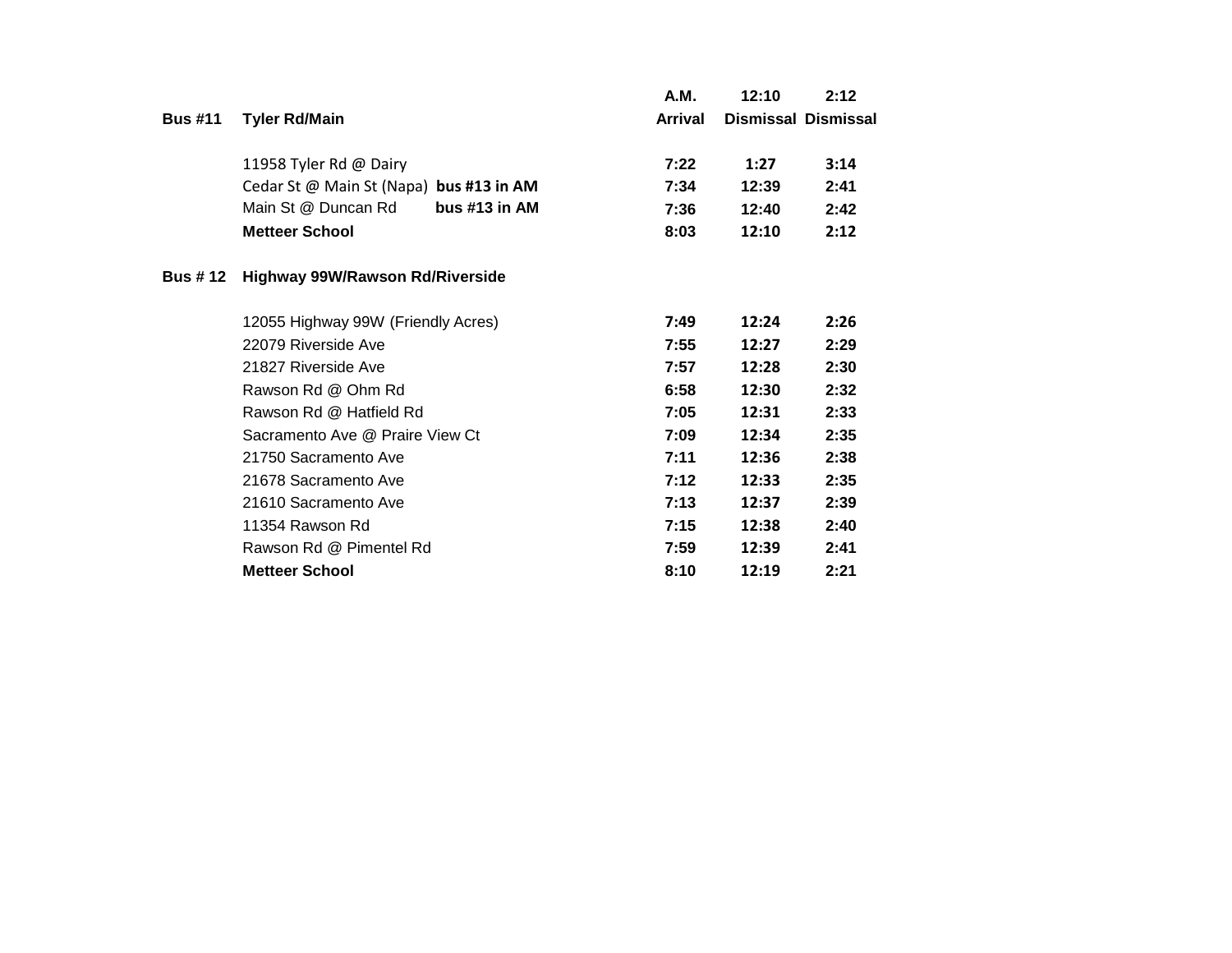|                |                             | A.M.           | 12:10 | 2:12                |
|----------------|-----------------------------|----------------|-------|---------------------|
| <b>Bus #13</b> | Wilcox/RBNW                 | <b>Arrival</b> |       | Dismissal Dismissal |
|                | Wilcox Rd @ Meadowgate Dr   | 6:33           | 1:47  | 3:57                |
|                | Wilcox Rd @ Mesa Ct         | 6:35           | 1:45  | 3:55                |
|                | Wilcox Rd @ Calle Privada   | 6:36           | 1:44  | 3:54                |
|                | Wilcox Rd @ Crestview Dr    | 6:38           | 1:41  | 3:51                |
|                | <b>RBNW Mailboxes</b>       | 6:30           | 1:49  | 3:59                |
|                | Via Hermosa @ Via Del Roble | 6:43           | 1:37  | 3:47                |
|                | Solar Dr @ DeWitt Ave       | 7:45           | 12:28 | 2:30                |
|                | Pershing Rd @ Peacock Wy    | 7:47           | 12:29 | 2:31                |
|                | Pershing Rd @ Manor Ln      | 7:49           | 12:31 | 2:33                |
|                | 22385 Manor Ln              | 7:51           | 12:32 | 2:34                |
|                | 22495 Manor Ln              | 7:52           | 12:33 | 2:35                |
|                | 22555 Sunbright Ave         | 7:55           | 12:36 | 2:38                |
|                | <b>Metteer School</b>       | 8:03           | 12:19 | 2:21                |